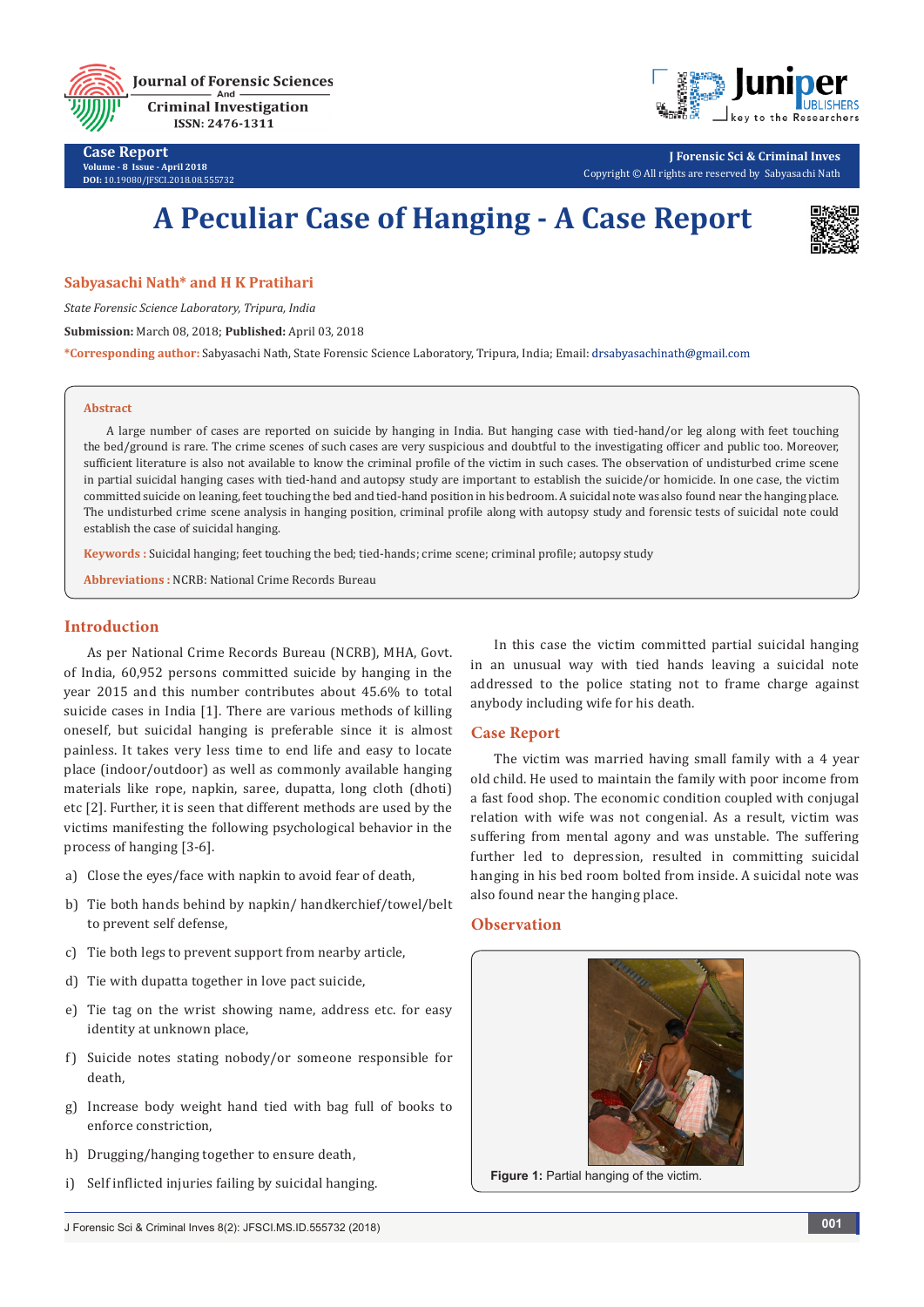The profile of the criminal is unique and rare in this case shown in (Figures 1-4).



**Figure 2 :** Close view of the tied-hand with a napkin from behind.



**Figure 3 :** Victim with protruded tongue and salivation.



**Figure 4:** The suicidal note written in local script (A) and its translated version (B).

## **Autopsy Findings**

## **External**

The deceased was about 34 year old male, 149 cm in height, 57 kg in weight of average built. The eyes and mouth of the victim were partially open; tongue was caught between the teeth of both the jaws; dry saliva stain was present over the left side of anterior chest wall; both the hands were found loosely tied together by a napkin. One dark brown color parchment like non-continuous ligature mark having maximum width of 5 cm was obliquely present around the neck which was located 3 cm below the chin, 9 cm above the suprasternal notch, 6 cm below the tip of left mastoid process touching the tip of right mastoid process. The ligature mark was absent on the right back side of neck for a distance of 12 cm.

## **Internal**

The mucosa of the larynx was found congested; the trachea, bronchi and both the lungs were also found congested. On dissection, underlying skin and subcutaneous tissue were found pale and glistening. There was no extravasation of blood in the underlying neck structure. Thyroid cartilage, cricoids cartilage and hyoid bone were found intact. The toxicological analysis of viscera and body fluid ruled out the presence of poison and drug in this case. The cause of death was asphyxia as a result of hanging.

## **Discussion**

The deceased hanged with tied-hands and feet touching the bed – a rare case of partial hanging. He also left a suicidal note in a local language addressed to the police. The investigation of undisturbed crime scene and hanging body with post mortem symptoms like ligature mark, protruded tongue, dribbling of saliva, involuntary discharge of semen, pale face, cyanosis on finger nails indicated the case to be suicidal hanging further supported by autopsy findings. The authorship of suicidal note along with above findings established the suicide beyond doubt. Further, such unusual hanging with tied hands committed to prevent self defense and premeditated to die could be the main reason of psychological profile of the victim.

#### **Acknowledgement**

The authors are thankful to Dr M S Rao, Ex-Chief Forensic Scientist, MHA, Government of India and Dr A Pal, Scientific Officer for their assistance.

#### **References**

- 1. [National Crime Records Bureau \(2015\) Ministry of Home Affairs,](http://ncrb.gov.in/StatPublications/CII/CII2016/pdfs/NEWPDFs/Crime%20in%20India%20-%202016%20Complete%20PDF%20291117.pdf)  [Government of India.](http://ncrb.gov.in/StatPublications/CII/CII2016/pdfs/NEWPDFs/Crime%20in%20India%20-%202016%20Complete%20PDF%20291117.pdf)
- 2. Pal A, Pratihari HK (2017) Unusual Hanging- A Case report. J Forensic Cri Stu 1(102): 1-5.
- 3. Pal A, Pratihari HK (2018) Suicide Pact of a Love Couple A Case report. J Forensic Sci & Criminal Inves 7(2): 1-3.
- 4. Choudhury S, Pal A, Das RK, Pratihari HK (2017) Hanging of a Blind Man. J Forensic Sci & Criminal Inves 4(4): 1-3.